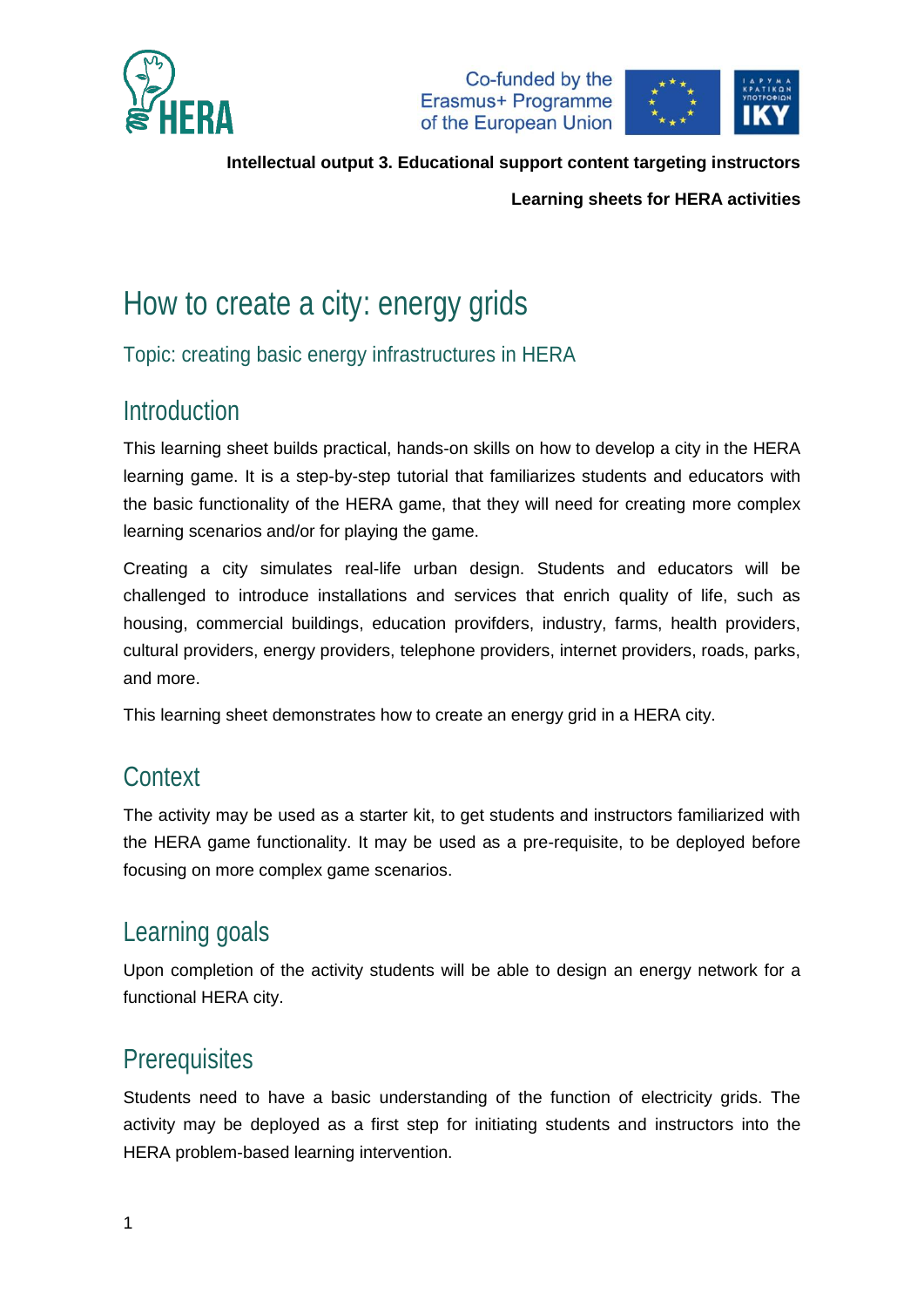





#### **Learning sheets for HERA activities**

### Audience

Engineering and economics students and instructors using the HERA game for developing problem-based learning skills.

# Core concepts

- **Electricity:** Electricity is necessary for the functioning of all buildings and infrastructure of the city, including houses, offices, industry, farms, hospitals, museums, schools, commercial buildings, and a lot more.
- **Energy grids:** Energy infrastructure, including diverse energy production plants, such as nuclear, coal-based, or renewable energy based, energy transformers from high, to medium, and low voltage, and power lines that transport energy to homes, businesses, and industry.
- **High voltage:** High voltage electricity is produced by power plants. To be used for powering industry or residences, it needs to be transformed to medium or low voltage.
- **Medium voltage:** Medium voltage electricity is typically used to power industrial plants.
- **Low voltage:** Low voltage industry is typically used to power residences.
- **High to medium voltage transformer:** A facility that transforms energy from high to medium voltage, suitable for industrial use.
- **Medium to low voltage transformer:** A facility that transforms energy from medium to low voltage, suitable for residential use.
- **Road grids:** Road networks allow the different parts of the city to interconnect. In HERA, they are obligatory for a proper function.

## Description of the scenario

During the activity students design a functional energy network, including energy production facilities and power lines that transport energy to houses, commercial buildings, industry, hospitals, educational buildings, and other city infrastructure.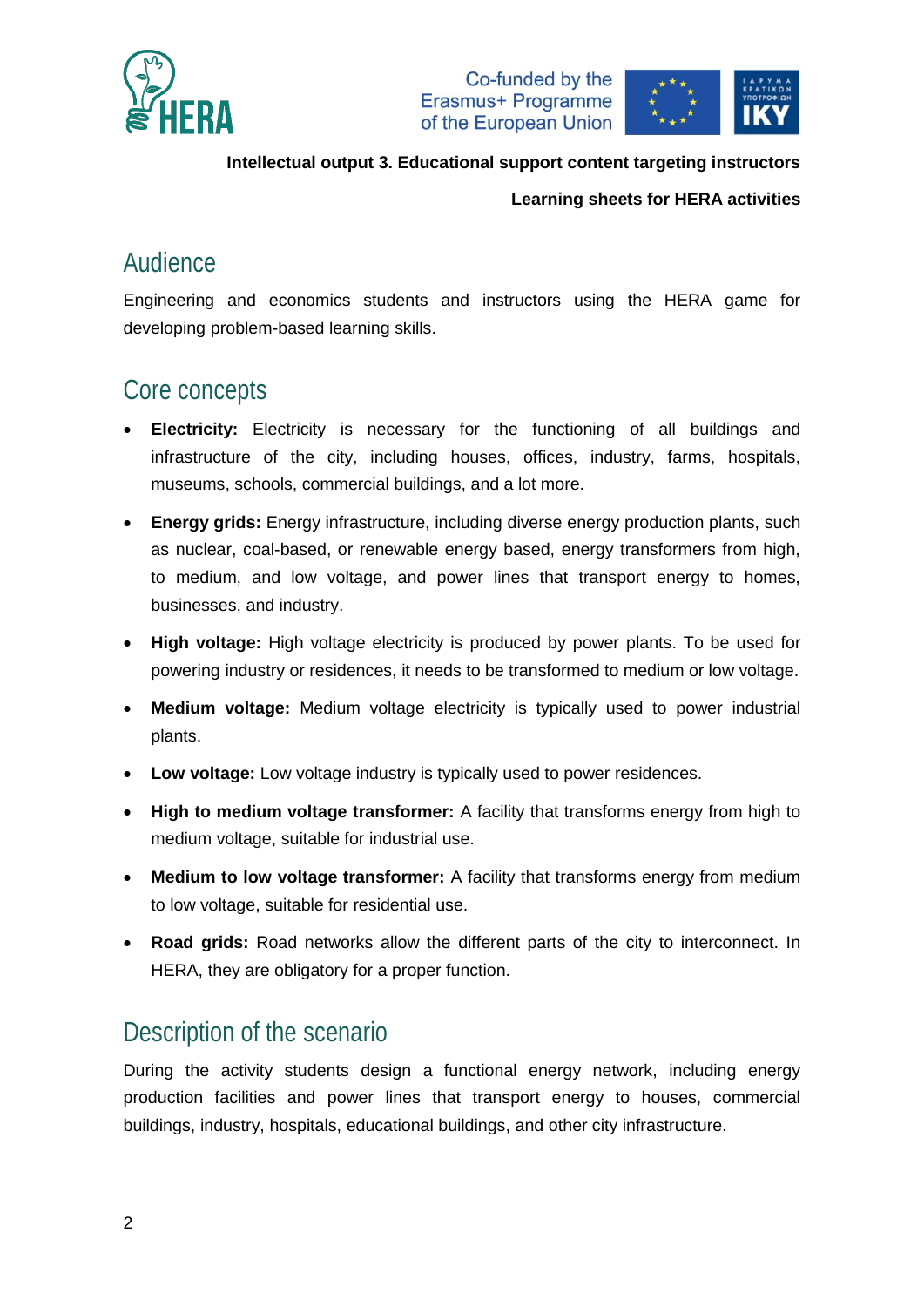



#### **Learning sheets for HERA activities**

To ensure that the network works properly, students and educators need to follow specific guidelines described below.

## Suggested class activity

1. Create a small neighborhood with houses by selecting the housing button ( $\left| \right|$ ) at the bottom of the screen menu (see [Figure 1](#page-2-0) below). Each house shows through a thumbnail above it its needs for functioning properly. In this case, the house needs a road for accessing it ( $\langle \rangle$ ) and low voltage electricity ( $\langle \rangle$ ).



Figure 1. Create a small neighborhood with houses by selecting the housing button (left). Each house shows its needs for functioning properly, such as a road and low voltage electricity (right).

<span id="page-2-0"></span>2. Build an electricity plant by selecting the infrastructure button, then the energy tab. For this example select a nuclear power plant, although any type will work. You may install the power plant at the edge of the city.



Figure 2. Build a nuclear power plant by selecting the infrastructure button, and then city energy (left). You may install the plant at the edge of the city (right).

3. Introduced energy voltage transformers next to the power plant: a) a high to medium voltage transformer and b) a medium to low voltage transformer. You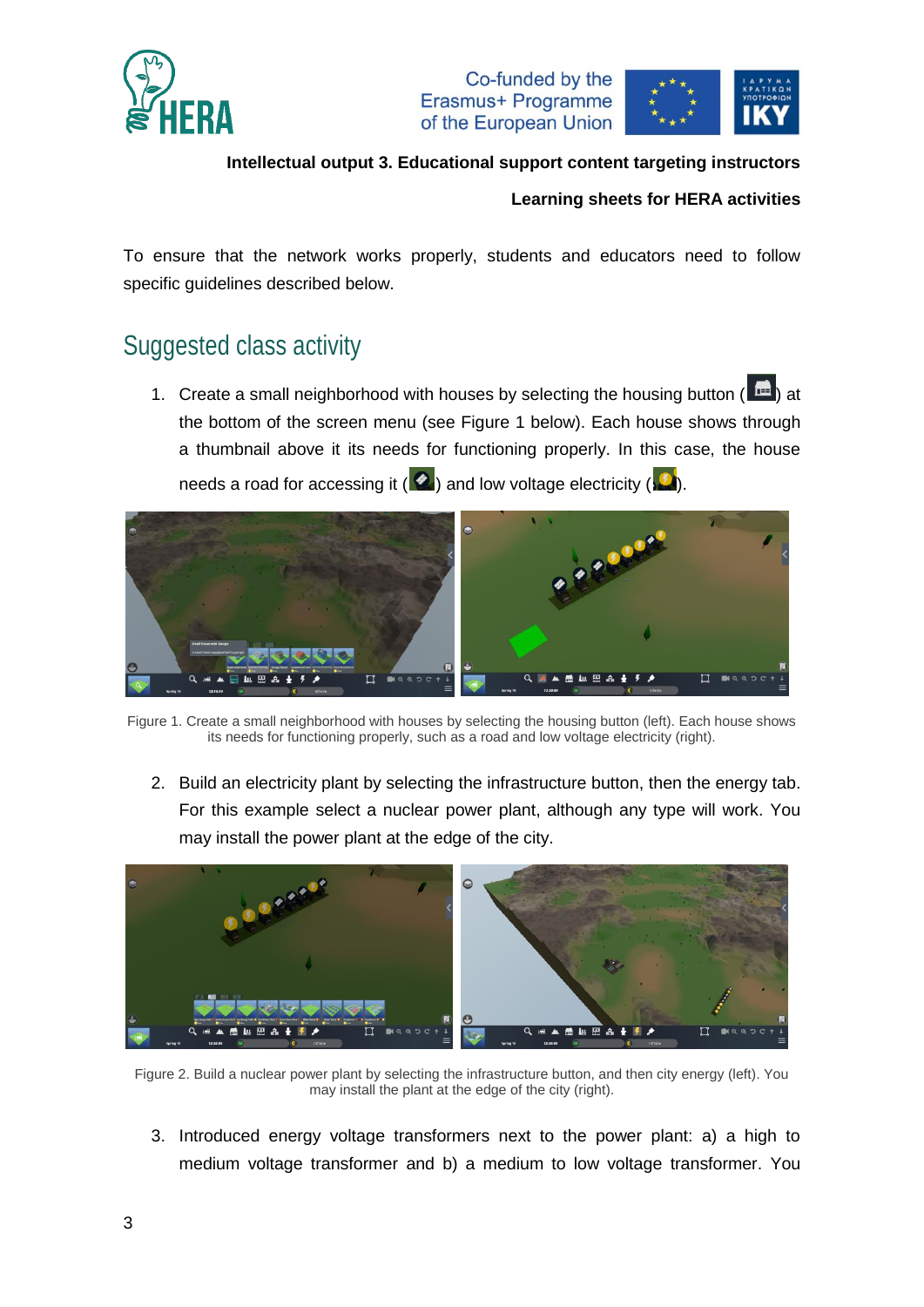

Co-funded by the Erasmus+ Programme of the European Union



# **Intellectual output 3. Educational support content targeting instructors**

#### **Learning sheets for HERA activities**

may do that by clicking on the infrastructure button, then the energy tab at the bottom of the screen menu (see [Figure 3](#page-3-0) below). Through the thumbnails at the top of each installation you can see that the power plant needs a road; the high to medium voltage transformer needs to be connected to the power plant with a high voltage cable  $\left( \frac{L}{2} \right)$ ; and the medium to low voltage transformer needs to be connected to the high to medium transformer with a medium voltage cable  $(\cdot)$ .

Connect the transformers using the appropriate cables for high  $($   $\blacksquare)$  and medium

voltage  $($   $\blacksquare)$  respectively using the infrastructure button and then the energy tab at the bottom of the screen menu.

4. Build a road that reaches the power plant and each of the transformers (see [Figure 3](#page-3-0) below). Now you see that the power plant and transformers work properly, as no thumbnails appear on top of the installations.



Figure 3. Build high to medium and medium to low voltage transformers next to the power plant (left). Connect them with the appropriate cables and build a road (right).

<span id="page-3-0"></span>5. Make sure that the road connects the power plant with each house. Make sure that the houses are connected to the power plant with a low energy cable  $(\Box)$ . Select the low energy cable using the infrastructure button and then the energy tab at the bottom of the screen menu (see [Figure 4](#page-4-0) below). You will notice that the houses now function properly, as no thumbnails are highlighted over any house.